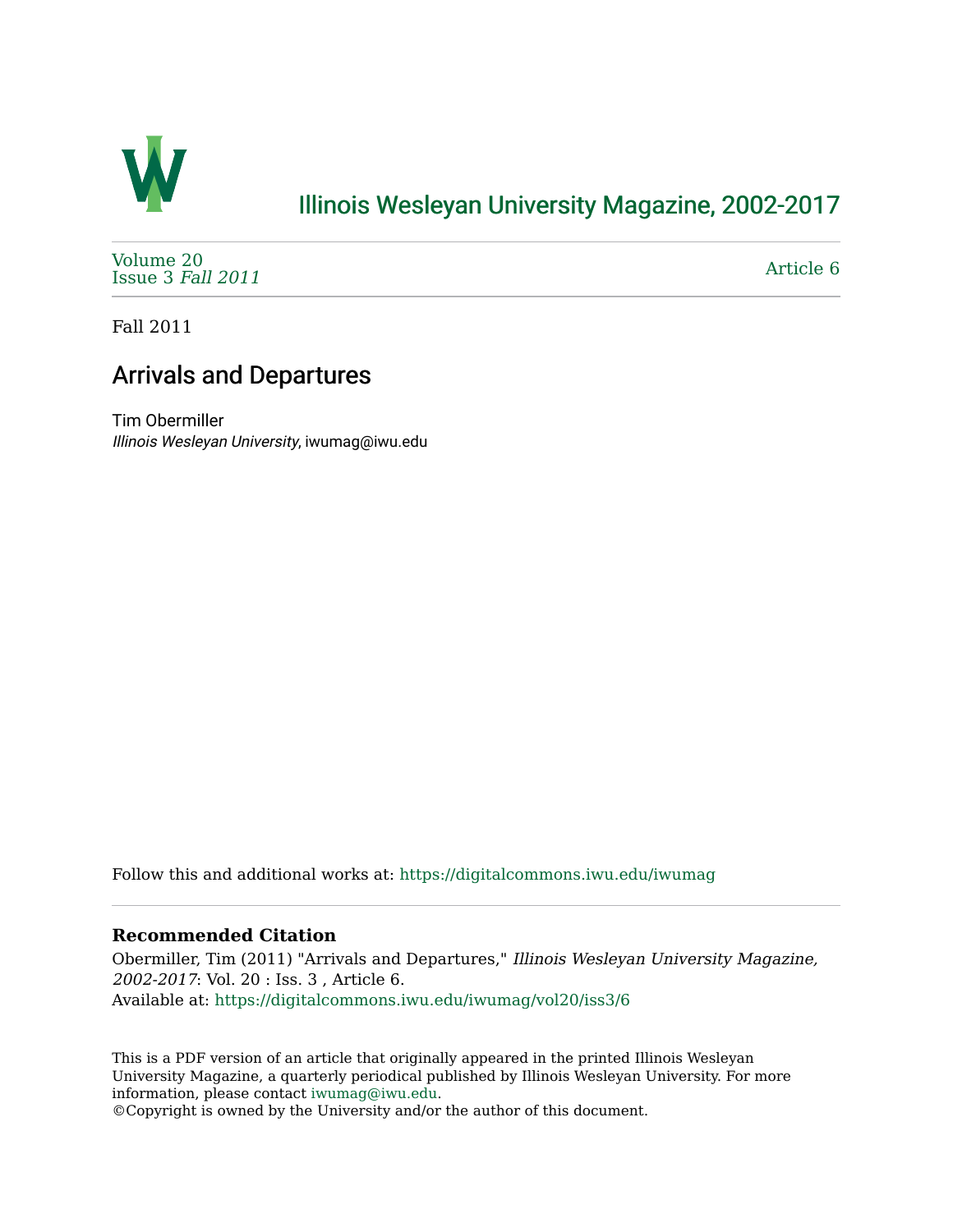# Arrivals and Departures

In their four-month Barcelona experience, students felt the joys and growing pains of living in a proudly different culture.

### **Story by TIM OBERMILLER**



**Tara Gracer finds artistic inspiration in Zaragoza, a city established by the Romans 2,000 years ago. (Photo by Professor of Art Kevin Strandberg)**

As Hillary Anderson '13 spent her final days in Barcelona last spring before returning to the States, she realized she had broken one of her parents' rules. "They told me not to fall in love over here in Europe," she recalled in a paper she wrote about the experience. "I tried not to, but it was impossible not to fall in love."

The object of Anderson's affection was not a person, but Barcelona itself. "Like any relationships, we have our ups and downs, made even more difficult by the different cultures we come from," Anderson wrote. "Barcelona isn't perfect, but nothing ever worth experiencing is."

Anderson was among 18 Illinois Wesleyan students who participated

in the first year of a new study-abroad program hosted by the University this past spring.

As program director, Art Professor Kevin Strandberg led the students through four months of classes and activities designed to familiarize them with Barcelona's "cosmopolitan, international" culture and to guide them from their comfort zones toward new avenues of independence.

Strandberg, who first visited the city in 1985, remains so fascinated with Barcelona that he returns there almost every year. "I think there's something about that area — it's like a creative energy exists in that town and that's really why I love it so much. There are a lot of free thinkers there, and it's very accepting of all cultures."

Located on the Mediterranean Sea, close to the French border, Barcelona is the capital of Catalonia, one of 17 autonomous communities of Spain — "although the Catalans would like to believe it is a separate country," Strandberg says. With a population of more than 1.6 million, Barcelona is Spain's second largest city, after Madrid, and the sixth largest urban area in the European Union. Its mild temperature, stunning beaches and world-class restaurants are part of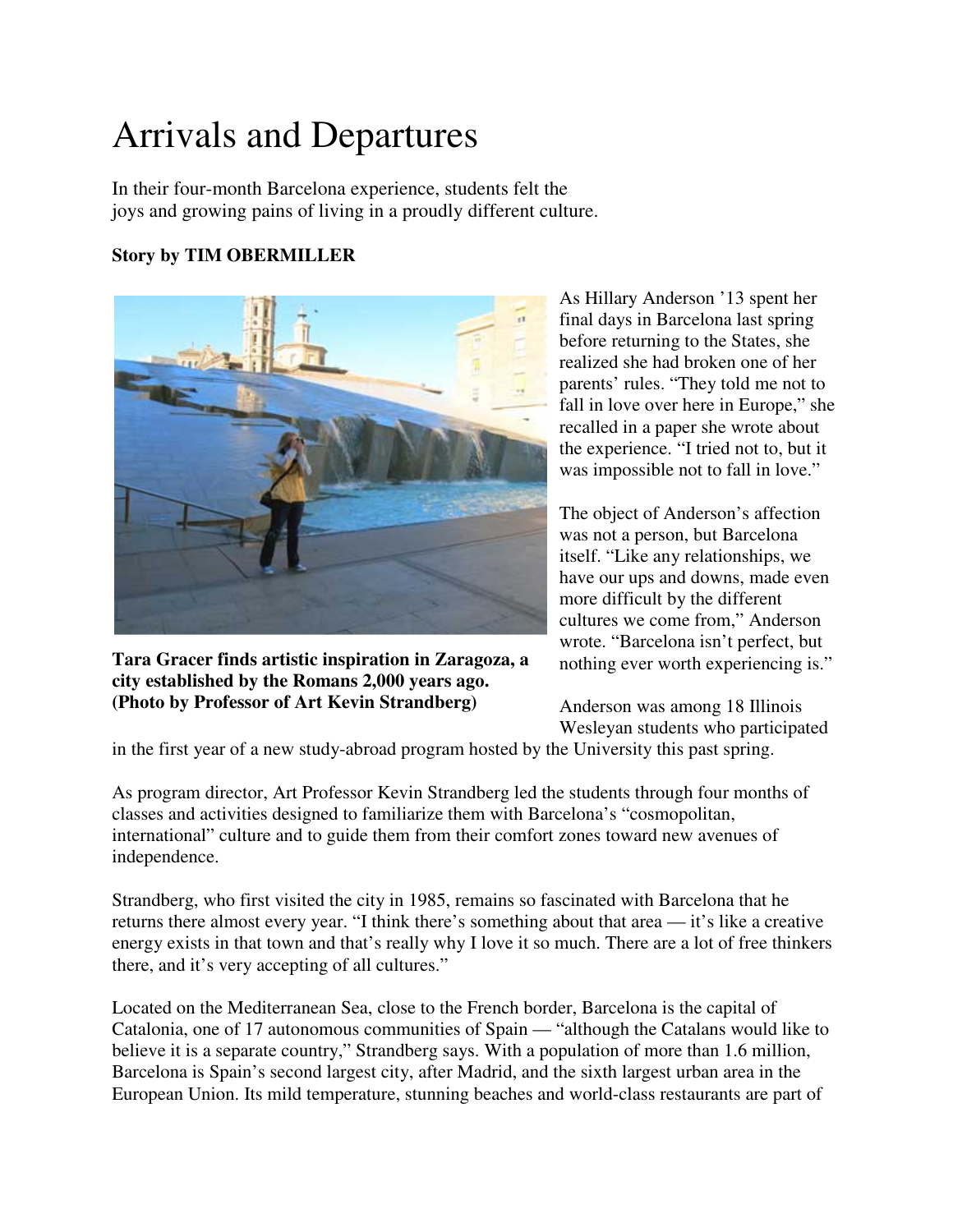what makes the city a huge tourist magnet, but for Strandberg, Barcelona's biggest draw is its artistic legacy.

"Barcelona has always been the home of the Spanish avant-garde," says Strandberg, an artist himself who teaches and works in sculpture, glass and photography. Picasso, Miro and Dali are among the artists who spent significant parts of their careers in the Catalan region. Looming large in this legacy— in a very literal sense — is the architecture of Antoni Gaudí. The soaring spires of his unfinished masterpiece, the Sagrada Familia, can be seen "50 miles out to sea," says Strandberg.

Strandberg arranged for Wesleyan students to tour the Sagrada Familia and other notable Catalan sites, such as the Dali Museum in Figueres, near Barcelona. But they experienced far more than sightseeing during their fourmonth stay.

Helping to plan those experiences was Illinois Wesleyan alumnus Rich Kurtzman '98 (also see the sidebar linked here and at bottom of story). Kurtzman is owner and director of Barcelona SAE (Study Abroad Experience), which partnered with IWU to design the new program.

Kurtzman worked with Strandberg to develop courses taught at SAE's Barcelona International College that would meet requirements established by IWU's Curriculum Council. "These were Illinois Wesleyan courses taught in **Professor of Art Kevin Strandberg)**Barcelona, but with a Catalan slant," says



**Travis Otto, Sean Seibring and Parker Carroll in front of Antoni Gaudí's Casa Batlló, one of Barcelona's many architectural landmarks. (Photo by** 

Strandberg. The students received grades and full credit for their courses.

In addition Kurtzman paired host families in the city with groups of students who lived with those families for the entire spring semester. He also worked out most of the details of the group's travel itinerary, which included trips to the surrounding Catalan provinces.

Anderson recalled how, during their first weeks in Barcelona, students "were able to see the best side of her. We ate the best food and went to the most beautiful places. … I got to see the 'postcard' version of her." Gradually, they were pushed beyond the comfort zone of tourists in part, thanks to a course taught by Strandberg all were required to take.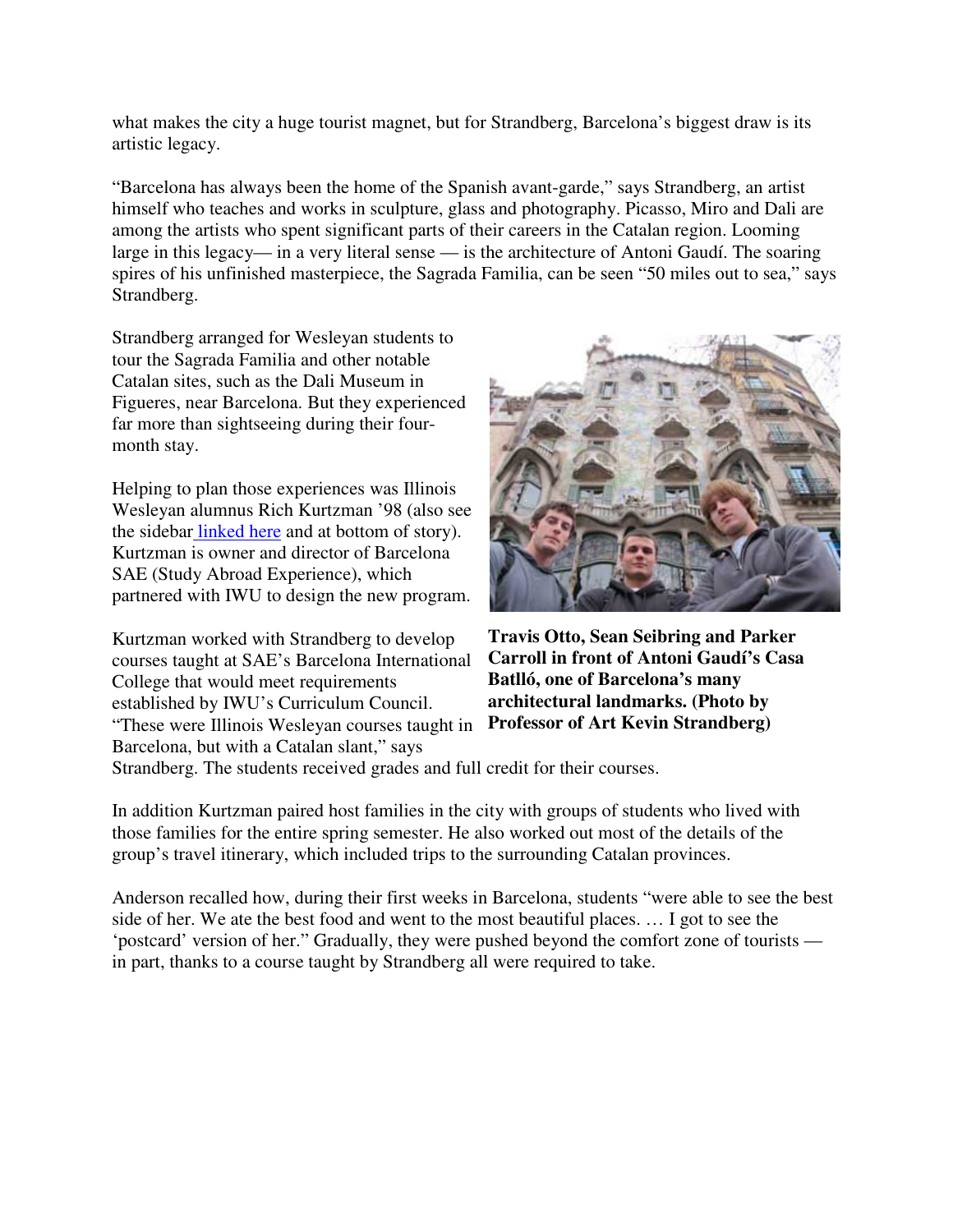

**Among the customs of the annual** *correfoc,* **Barcelonans dress as devils and light fireworks. (Photo by Professor of Art Kevin Strandberg)**

"Urban Photography" was an expanded version of a popular May Term course Strandberg has taught four times in Barcelona. Structured in three parts, students first photograph the city "as visitors, from the outside looking in," he explains. Next, as they get to know the city's neighborhoods and their home families, they are asked to capture images of those people and places. Finally, they bring their Barcelona experience full circle as they take the perspective of "an insider and seek out popular attractions to take photos of tourists who had just hit town."

The course, as well as Kurtzman's itinerary, was designed "to get them to know all the different parts of the city,"

Strandberg says.

"I planned smaller excursions," says Kurtzman, "so I'd take them to neighborhoods that I knew they probably wouldn't see otherwise, and then they might go back afterward on their own. My goal is for students to see the real Barcelona, the authentic Barcelona."

It's often these small excursions that provide the biggest opportunities for growth, he adds. 'The study-abroad experience isn't about us doing everything for the students; it's about them growing and becoming more self-sufficient," Kurtzman says. "Some of the group's parents came over to visit and couldn't believe how much more independent and confident their children were after a couple of months."

In her final paper, Anderson recalled how, after a few weeks in Barcelona, she felt confident enough to navigate the streets on her own. She boarded a city bus, expecting that it would eventually return to her point of origin, "just like in the U.S.," she wrote. "After 20 minutes, the bus stopped. The bus driver looked back at me. *'El fin.'* The end. I had no clue where I was or how to get home. Two hours later, I got home, exhausted and frustrated with Barcelona for the first time."

Another source of frustration was language. There was no language requirement to enroll in the Barcelona program, but several students knew at least some Spanish. The problem was that, throughout the region, "Catalan is the official language, and it's used even more now than it used to be," says Strandberg. With origins dating back to Catalonia's status as a province of the Roman empire, the language today expresses a fierce desire for independence.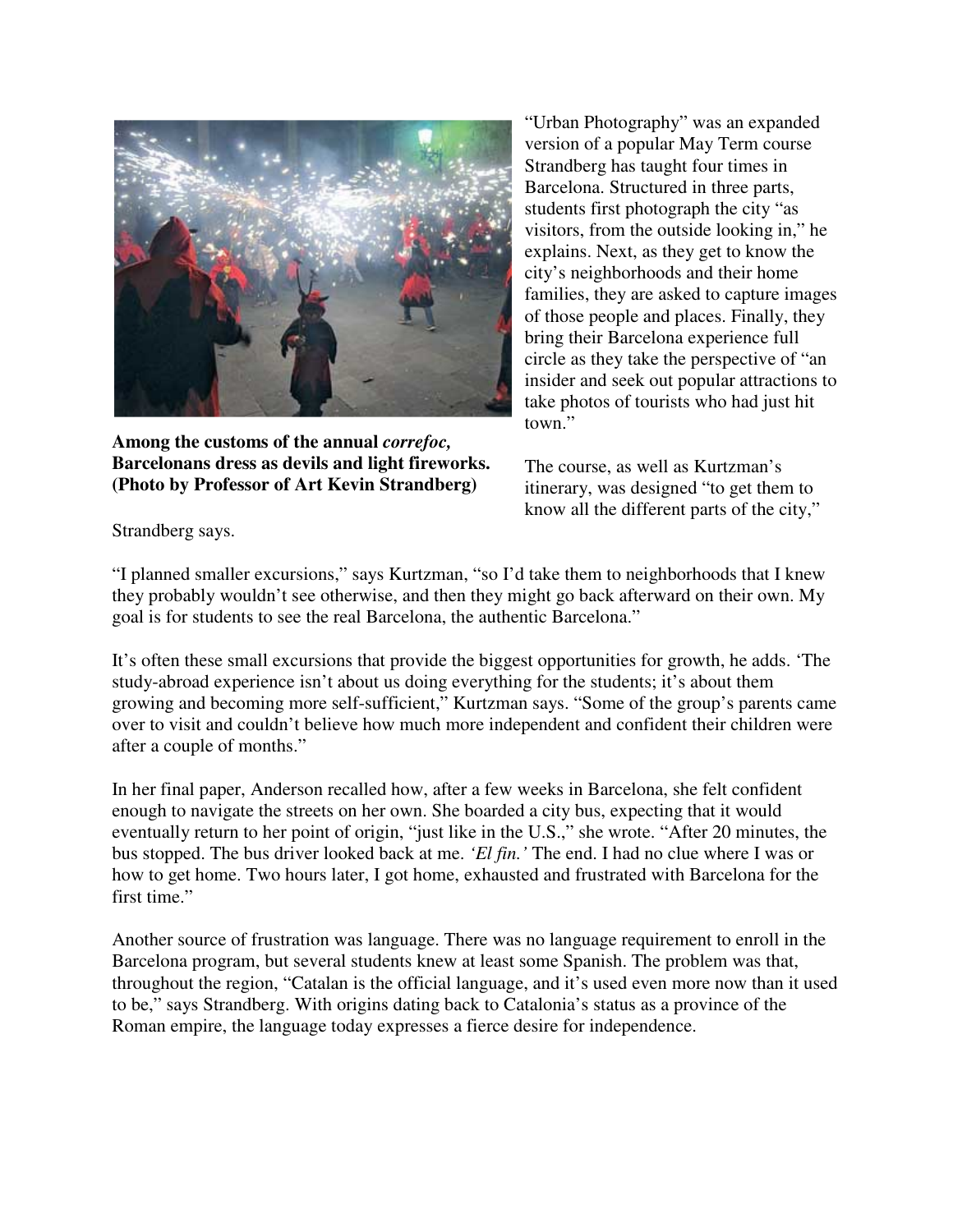After the Spanish Civil War, Gen. Francisco Franco brutally suppressed any activities associated with Catalan nationalism, Strandberg explains. Since Franco's death and the rise of Catalonia as an economic and cultural power, the assertion of independence from Spanish authority can be seen everywhere in Barcelona — from holiday parades and huge graffiti murals to the fierce rivalry between the city's soccer team, Barça, and Madrid's professional club.

Along with its independent spirit, students became acquainted with other aspects of the Catalan character. "In Spain, my lifestyle got turned upside down," wrote Kelsie Gleason '12 in her final paper, in which Strandberg asked students to compare American and Catalan cultures. "The people here walk slowly, eat slowly and drink slowly. They take their time in cafes and don't take food or coffee to go. They don't completely disregard deadlines, but don't have the same urgency to be on time for everything that we do at home."

The lack of urgency was sometimes a source of frustration for students — convenience stores, for example, typically kept hours more



**Students compiled photo portfolios of their stay. One of Emily Schmidt's pictures showed the Catalan custom of building human towers called** *castells***.**

convenient to the owner than the shopper. Gleason, for one, learned to appreciate the more laidback approach. "I have discovered how refreshing it is to just pause for a half hour and drink a *café con leche* with a friend, to people-watch on a park bench or to stroll around different neighborhoods without a destination in mind. … It is a much happier, much more realistic and much less stressful way of life, and we could definitely learn a thing or two from the Spaniards in this department."

Those kind of small epiphanies are what Illinois Wesleyan's Spain Program in Barcelona is all about, says Strandberg. "Seeing the students develop a familiarity with the new and strange geography, culture and cuisine is really pretty exciting," he says. "I remember again how I felt when I first had that same experience."

Students are already signed up for that experience this upcoming spring term. Carolyn Nadeau, chair and professor of Hispanic Studies, will lead the 2012 program as director. Strandberg himself will return to Barcelona this spring to teach his May Term course.

If those students are anything like Anderson, they will notice the changes that an international experience can bring. After spending a few months in Barcelona, Anderson observed how "I